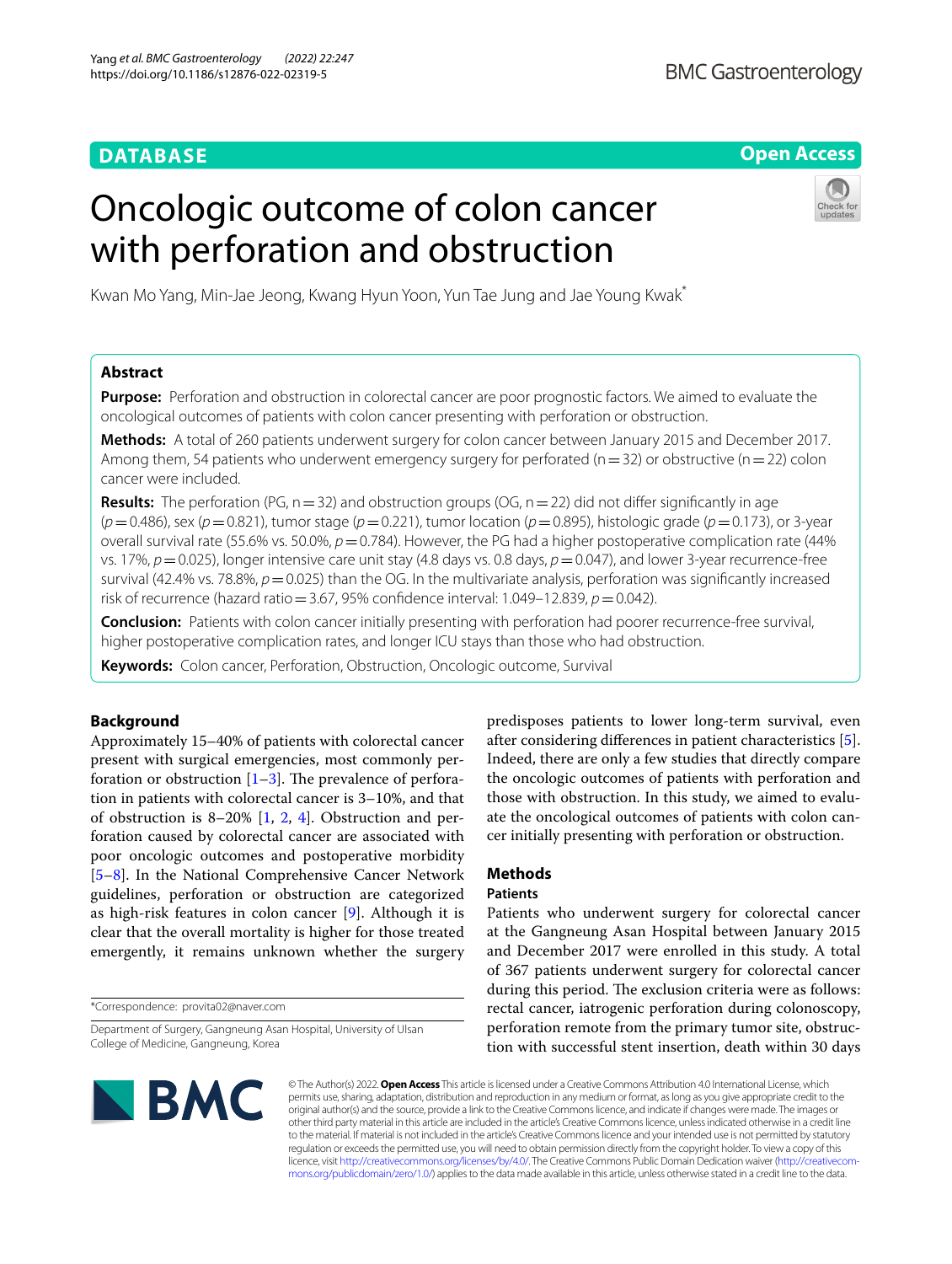after surgery, concurrent distant metastasis at diagnosis, concurrent infammatory bowel disease, hereditary colorectal cancer syndromes, concurrent malignancy, prior history of malignancy, and short follow-up time  $\left($  < 12 months). The study protocol was approved by the institutional review board of the Gangneung Asan Hospital (registration no: 2021–11-008), in accordance with the Declaration of Helsinki.

A total of 54 patients were fnally included in our analysis (Fig.  $1$ ). The patients were divided into two groups according to their initial presenting symptoms. The perforation group (PG,  $n=32$ ) included patients with a perforation at the primary cancer site, which was confrmed with operative records. Patients were assigned to the obstruction group (OG,  $n=22$ ) through review of the clinical, radiological, and intraoperative fndings (complete obstruction). The following patient characteristics were analyzed: age, sex, primary tumor location, pathologic TNM stage, presence of lymphovascular and/or perineural invasion, histologic diferentiation, and metastasis type.

For postoperative surveillance, patients were followed routinely at 3- or 6- month intervals for the frst 2 years and at 6- or 12- month intervals thereafter. At each visit, Carcinoembryonic antigen (CEA) levels were assessed, a full history was obtained, and a physical examination was performed. Colonoscopy was performed within 6 months to 1 year following surgery and every 2 or 3 years thereafter. Abdominopelvic computed tomography (APCT) and chest computed tomography (CT) were performed 3 or 6 months after surgery and then semiannually for APCT and annually for chest CT. Unscheduled CT or positron emission tomography scans were performed for patients with increased serum CEA concentrations or patients who were symptomatic. KRAS mutation were evaluated using a PNA ClampTM mutation detection kit KRAS (Panagene, Daejeon, Korea).

## <span id="page-1-1"></span>**Statistical analyses**

Survival curves were plotted using the Kaplan–Meier method and compared using the log-rank test. The associations between clinical factors and recurrence-free survival were assessed using the Cox proportional hazard regression model. Comparisons between the PG and OG were performed using the chi-squared test or Fisher's exact test for categorical variables and Student's t-test for continuous variables. A p-value < $0.05$  was considered statistically signifcant.

# **Results**

## **Patient characteristics**

Except the patients with rectal cancer ( $n=107$ ), the perforation and obstruction rates in our study cohort were 12.3% (32/260) and 8.4% (22/260), respectively. Among these 54 patients, 17 (31%) had stage II disease, 23 (43%) had stage III disease, and 14 (26%) had stage IV disease. Twenty-two patients (69%, 22/32) in perforation group and 21 patients (95%, 21/22) demonstrated well/moderate diferentiation.

The profile of the patients who were included in this study is shown in Table [1](#page-2-0). The PG and OG did not differ significantly in age ( $p=0.486$ ), sex ( $p=0.501$ ), tumor

<span id="page-1-0"></span>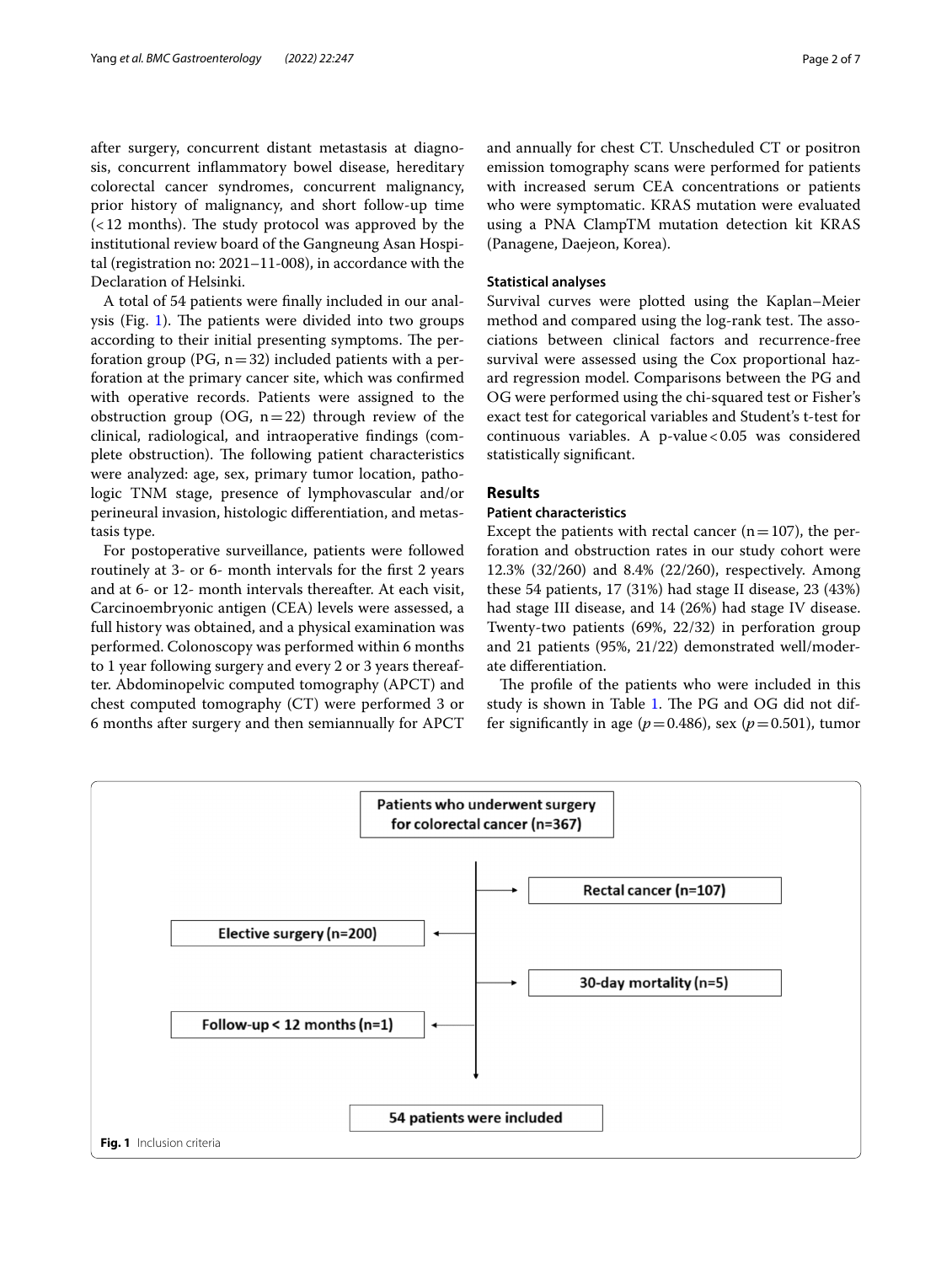# <span id="page-2-0"></span>**Table 1** Clinicopathological characteristics

|                                               | Perforation ( $n = 32$ ) | Obstruction ( $n = 22$ ) | P-value  |
|-----------------------------------------------|--------------------------|--------------------------|----------|
| Age, y                                        | $67.6 \pm 15.2$          | $64.1 \pm 15.9$          | 0.486    |
| Sex                                           |                          |                          | 0.501    |
| Male                                          | 23 (72%)                 | 15 (68%)                 |          |
| Female                                        | 9(28%)                   | 7 (32%)                  |          |
| Follow-up, months                             | $26.2 \pm 21.6$          | $26.6 \pm 19.8$          | 0.892    |
| Location                                      |                          |                          | 0.895    |
| Rt sided colon                                | 10 (28%)                 | 6 (25%)                  |          |
| Lt-sided colon                                | 22 (61%)                 | 16 (67%)                 |          |
| Stage                                         |                          |                          | 0.221    |
| $\vert\vert$                                  | 13 (41%)                 | 4(18%)                   |          |
| $\ensuremath{\left\vert \right\vert }\xspace$ | 12 (37%)                 | 11 (50%)                 |          |
| ${\sf IV}$                                    | 7 (22%)                  | 7 (32%)                  |          |
| T stage                                       |                          |                          | 0.569    |
| 3                                             | 15 (47%)                 | 14 (64%)                 |          |
| 4a                                            | 13 (41%)                 | 6 (27%)                  |          |
| 4b                                            | 4 (12%)                  | 2 (9%)                   |          |
|                                               |                          |                          | 0.236    |
| N stage                                       |                          |                          |          |
| $\mathsf{O}\xspace$                           | 14 (44%)                 | 5 (23%)                  |          |
| $\mathbf{1}$                                  | 10 (31%)                 | 11 (50%)                 |          |
| $\overline{2}$                                | 8 (25%)                  | 6(27%)                   |          |
| M stage                                       |                          |                          | 0.420    |
| $\mathsf{O}\xspace$                           | 25 (78%)                 | 15 (68%)                 |          |
| 1a                                            | 4 (12%)                  | 5 (23%)                  |          |
| 1 <sub>b</sub>                                | 1(3%)                    | $0(0\%)$                 |          |
| 1c                                            | 2(6%)                    | 2 (9%)                   |          |
| Retrieved lymph nodes                         | $24 \pm 10$              | $24 \pm 9$               | 0.560    |
| OP name                                       |                          |                          | 0.107    |
| Rt.hemicolectomy                              | 9(36%)                   | 6 (40%)                  |          |
| Ant.resection                                 | 3 (12%)                  | 1(7%)                    |          |
| Low. Ant. Resection                           | 0(0%                     | 1(7%)                    |          |
| Lt. hemicolectomy                             | 1(4%)                    | 3(20%)                   |          |
| Total colectomy                               | 1(4%)                    | 2 (13%)                  |          |
| Hartmann's operation                          | 11 (44%)                 | 2(13%)                   |          |
| Complication                                  |                          |                          | $0.025*$ |
| No                                            | 18 (56%)                 | 18 (82%)                 |          |
| Wound complication                            | 7 (22%)                  | $0(0\%)$                 |          |
| Pneumonia                                     | 1(3%)                    | 2(9%)                    |          |
| Others                                        | 6 (19%)                  | 2(9%)                    |          |
| Tumor size, cm                                | $5.5 \pm 2.2$            | $5.2 \pm 1.6$            | 0.506    |
| Histologic grade                              |                          |                          | $0.019*$ |
| Well, moderate                                | 22 (69%)                 | 21 (95%)                 |          |
| Poor, mucinous, others                        | 10 (31%)                 | 1(5%)                    |          |
| LVI, positive                                 | 18 (56%)                 | 13 (59%)                 | 0.593    |
| PNI, positive                                 | 11 (34%)                 | 10 (45%)                 | 0.746    |
| MLH1, positive                                | 30 (94%)                 | 17 (77%)                 | 0.071    |
| MSH2, positive                                | 31 (97%)                 | 17 (77%)                 | $0.036*$ |
| KRAS mutant                                   | 12 (37%)                 | 11 (50%)                 | 0.222    |
| ICU stay (Days)                               | $4.9 + 9$                | $0.9 \pm 1.1$            | $0.018*$ |
| Adjuvant chemotherapy                         |                          |                          | 0.286    |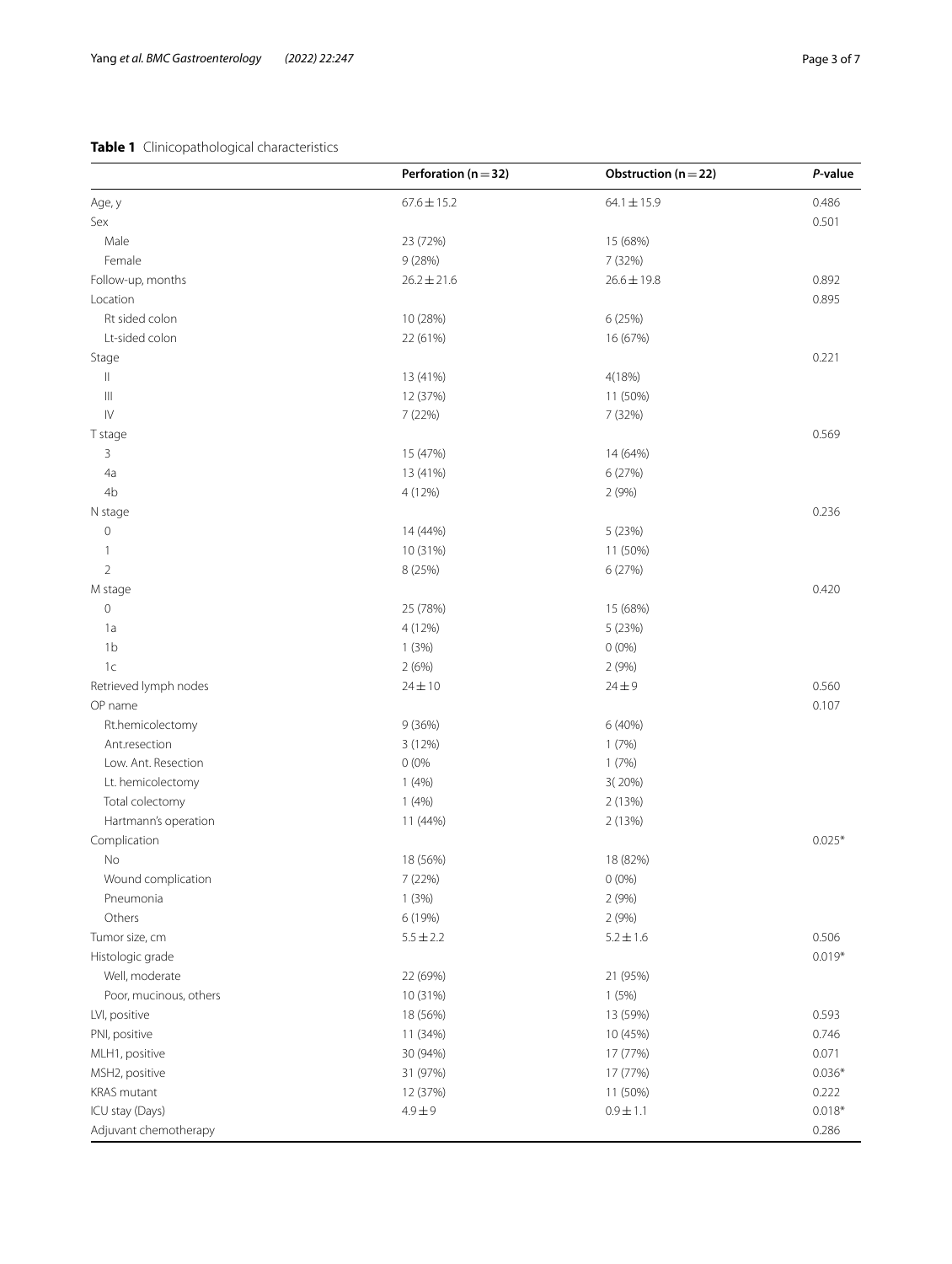## **Table 1** (continued)

|                                            | Perforation ( $n = 32$ ) | Obstruction ( $n = 22$ ) | P-value  |
|--------------------------------------------|--------------------------|--------------------------|----------|
| <b>No</b>                                  | 14 (44%)                 | 5(23%)                   |          |
| Yes                                        | 16 (50%)                 | 16 (73%)                 |          |
| Unknown                                    | 2(6%)                    | 1(4%)                    |          |
| Tumor recurrence rate, % (except stage IV) | 9/25(36%)                | 1/15(7%)                 | $0.040*$ |
| Recurred tumor treatment                   |                          |                          | 0.423    |
| No.                                        |                          | $\mathbf 0$              |          |
| Chemotherapy                               | 5                        | $\mathbf 0$              |          |
| Operation                                  | 2                        |                          |          |
| Radiation                                  |                          | $\mathbf 0$              |          |
| Recurrence sites, % (except stage IV)      |                          |                          | 0.092    |
| Local                                      | 2/25(8%)                 | $0(0\%)$                 |          |
| Systemic                                   | 7/25 (28%)               | 1(7%)                    |          |
| <b>No</b>                                  | 16 (64%)                 | 14 (93%)                 |          |
|                                            |                          |                          |          |

Data are presented as n (%) or medians  $\pm$  standard deviations

*LVI*=lymphovascular invasion, *PNI*=perineural invasion, *ICU*=intensive care unit

stage ( $p=0.221$ ), tumor location ( $p=0.895$ ), or administration of adjuvant chemotherapy  $(p=0.286)$ . However, the PG had a higher postoperative complication rate (44% vs. 17%,  $p = 0.025$ ), a longer intensive care unit (ICU) stay  $(4.8 \text{ days vs. } 0.8 \text{ days}, p=0.047)$ , more poorly differentiated tumors (31% vs. 5%,  $p=0.019$ ), and a higher tumor recurrence rate (42% vs. 12%,  $p=0.034$ ). OG showed lower MSH2 positive (77% vs. 97%, *p*=0.036), MLH1 positive (77% vs. 94%,  $p=0.071$ ), and higher KRAS mutation (50% vs/ 37%,  $p = 0.222$ ).

Recurrence was occurred in 9 patients in perforation (9/25, 36%) group, and 1 (1/15, 7%) patient in obstruction group. Among them, 5 patients in perforation group were treated with chemotherapy include target therapy, 2 patients received surgical treatment, one patient had radiation therapy, and one patient did not have any treatment due to poor condition.

#### **Oncologic outcomes according to initial symptoms**

The median follow-up duration was 31 months (range: 3-72 months). There was no significant difference in the 3-year OS between the PG and OG (55.6% vs. 50%,  $p=0.784$ ). However, the PG did have a significantly lower 3-year recurrence-free survival than the OG (42.4% vs. 78.8%,  $p = 0.025$ , Fig. [2\)](#page-4-0).

In the multivariate analysis, perforation (hazard ratio [HR]=4.324, 95% confdence interval [CI]: 1.136– 18.688,  $p = 0.041$ ) and presence of perineural invasion (HR=3.118, 95% CI: 1.441–6.750, *p*=0.004) were signifcant risk factors for recurrence-free survival (Table [2](#page-5-0)). Presence of postoperative complications  $(HR=3.809,$ 95% CI: 1.642–8.840, *p*=0.002), stage (HR=3.955, 95% CI: 1.139–13.739,  $p = 0.018$ ), and presence of perineural invasion (HR=2.258, 95% CI: 1.090–4.677, *p*=0.030) were signifcant risk factors for overall survival (Table [3\)](#page-5-1).

## **Survival comparison to patients with stage IIIc colorectal cancer without perforation/obstruction**

The 3-year overall survival  $(53.3\% \text{ vs. } 55.2\%, p=0.979)$ and recurrence-free survival  $(59.4\% \text{ vs. } 50.5\%, p=0.255)$ of patients with colon cancer with perforation/obstruction (except patients with stage IV disease) and patients with stage IIIc colon cancer were similar (Fig. [2\)](#page-4-0).

## **Discussion**

Approximately one-third of patients with colorectal cancer have emergent symptoms, and emergency surgery is associated with a high postoperative mortality rate and poor survival [[1,](#page-6-0) [5](#page-6-4)[–8](#page-6-5), [10,](#page-6-7) [11\]](#page-6-8). Emergency situations are most commonly related to the complications of tumor obstruction or perforation. Many studies have identifed a negative impact of colon cancer complications on survival [[3–](#page-6-1)[8,](#page-6-5) [11–](#page-6-8)[15](#page-6-9)], although most studies included combined heterogeneous emergent situations (obstruction, bleeding, and perforation). Few retrospective studies have directly examined the diferences between obstructive and perforated colon cancer [\[1–](#page-6-0)[3,](#page-6-1) [12](#page-6-10), [16,](#page-6-11) [17\]](#page-6-12).

The results of the present study confirm a lower disease-free survival rate in multivariate analysis among patients with colon cancer who initially present with perforation than among those who present with obstruction. Many studies report higher recurrence rates in patients who undergo emergency surgery for colorectal cancer (19–45.2% in cases of obstruction and 41.5–56.4% in cases of perforation) [[1](#page-6-0), [14](#page-6-13), [16](#page-6-11), [18](#page-6-14)]. Our study showed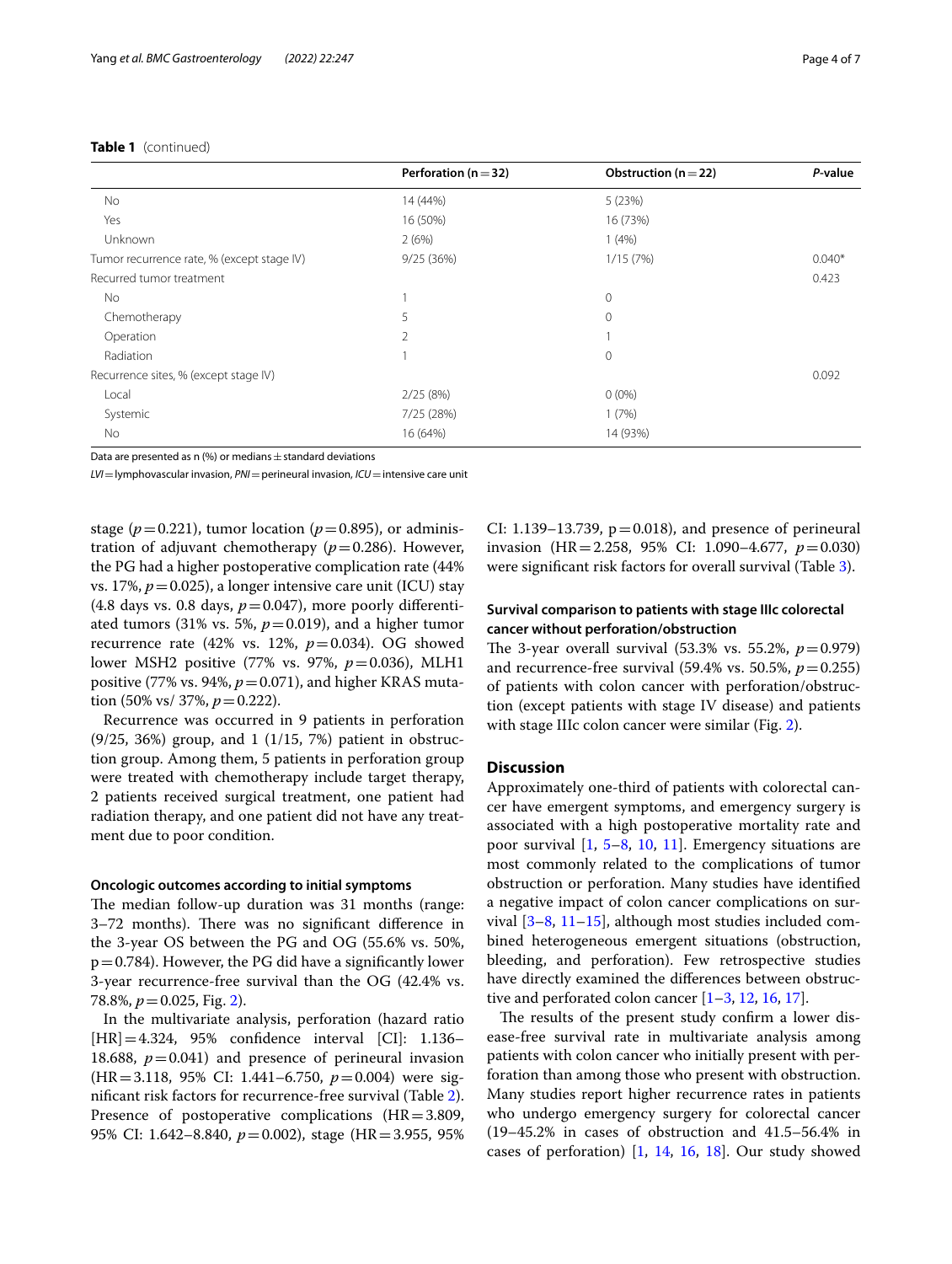

<span id="page-4-0"></span>that the PG had a higher overall recurrence rate than the OG (Table [1](#page-2-0)). Although some studies have directly compared the outcomes of patients with colorectal cancer with perforation and obstruction, they included both patients with colon cancer and those with rectal cancer [[8,](#page-6-5) [12](#page-6-10), [16,](#page-6-11) [17](#page-6-12)]. Further, many studies did not clearly mention whether the perforation occurred at the tumor site or in the proximal bowel. Our study included only patients with colon cancer alone who had bowel perforation at the tumor site. One other study examined patients with colon cancer and reported that the PG had a poorer disease-free survival than the OG and there was no signifcant diference in the overall survival between the two groups [\[1](#page-6-0)]. A few reports compared survival and recurrence in patients with colon cancer, excluding patients with rectal cancer. However, unlike our study, these authors reported no diferences in survival or recurrence between the PG and OG [\[12](#page-6-10), [17](#page-6-12)]. However, both studies included patients who had bowel perforation because of bowel obstruction.

Previous studies have shown that the 30-day mortality rates in [patients](#page-1-1) with colorectal cancer who underwent emergency surgery varied from 8.3 to 20.5% [[2,](#page-6-2) [3](#page-6-1), [7,](#page-6-15) [12](#page-6-10)[–14](#page-6-13)]. In the present study, the 30-day mortality rate was 8.3%. Five patients died within 30 days, three from sepsis caused by perforation and two from aspiration pneumonia caused by obstruction. Patients who died in the immediate postoperative period were deliberately removed from the survival analysis, as their inclusion constitutes a bias when evaluating long-term oncological results.

Our study revealed that overall survival was not signifcantly diferent between the PG and OG. In general, patients with perforation have higher mortality than patients with obstruction because of higher infection rates and severe peritonitis. However, we excluded patients with a follow-up of less than 3 months and those who died within 30 days after surgery, as these patients would have decreased the overall survival rate.

In our study, patients with colon cancer with perforation or obstruction had an overall 1-year survival rate of 77.3% and a 3-year survival rate of 53.3%. We found that the survival curve was very similar to that of all patients with stage IIIc colon cancer (Fig.  $2$ ). This is because patients with perforation or obstruction had a higher frequency of postoperative complications, a higher mortality rate after surgery, and a lower rate of receiving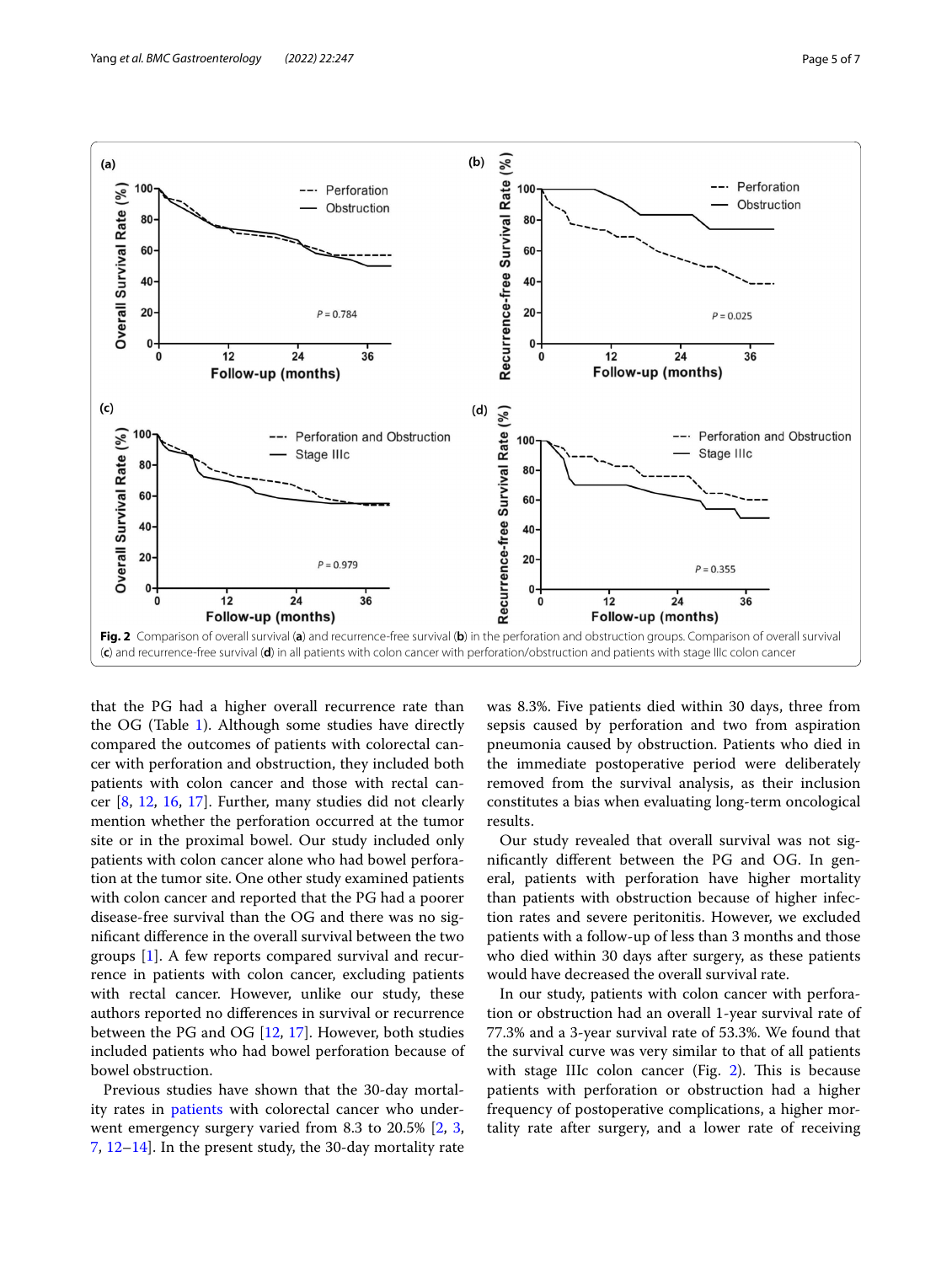<span id="page-5-0"></span>

| <b>Table 2</b> Univariate and Multivariate analysis of factors associated |  |  |
|---------------------------------------------------------------------------|--|--|
| with Overall Survival ( $n = 54$ )                                        |  |  |

<span id="page-5-1"></span>**Table 3** Univariate and Multivariate analysis of factors associated with Recurrence free Survival  $(n=40)$ 

|                              | Univariate |       | <b>Multivariate</b> |          |  |
|------------------------------|------------|-------|---------------------|----------|--|
|                              | p-value HR |       | 95% CI              | p-value  |  |
| Age                          | 0.152      |       |                     |          |  |
| Sex                          | $0.044*$   |       |                     |          |  |
| Type of symptom              | 0.134      |       |                     |          |  |
| Perforation                  |            |       |                     |          |  |
| Obstruction                  |            |       |                     |          |  |
| Stage                        | $0.002*$   |       |                     | $0.018*$ |  |
| $\mathsf{II}$                |            |       |                     |          |  |
| $\mathbf{III}$               |            |       |                     |          |  |
| $\mathsf{N}$                 |            | 3.955 | 1.139-13.739        |          |  |
| Tumor location               | 0.147      |       |                     |          |  |
| Rt-sided colon               |            |       |                     |          |  |
| Lt-sided colon               |            |       |                     |          |  |
| Rectum                       |            |       |                     |          |  |
| Complication, yes            | 0.076      | 3.809 | 1.642-8.840         | $0.002*$ |  |
| ICU stay, yes                | 0.46       |       |                     |          |  |
| Lymphovascular invasion, yes | 0.122      |       |                     |          |  |
| Perineural invasion, yes     | 0.092      | 2.258 | 1.090-4.677         | $0.030*$ |  |
| Histologic grade             | 0.393      |       |                     |          |  |
| Well to moderate             |            |       |                     |          |  |
| Poor to Mucinous             |            |       |                     |          |  |
| Adjuvant chemotherapy, yes   | 0.672      |       |                     |          |  |

CI=Confdence interval, HR=Hazard ratio

\**p*<0.05

adjuvant chemotherapy due to complications than patients with stage IIIc colon cancer.

A potential risk factor for recurrence in patients with colon cancer is lymph node harvesting. Some authors maintain that fewer lymph nodes are retrieved in emergency surgery than in elective surgery [\[19\]](#page-6-16). However, in the present study, the mean number of retrieved lymph nodes in both groups was 24. This result may be because 89% of emergency surgeries in our hospital were performed by specialized colorectal surgeons. Similarly, other studies reported the quality of lymphadenectomy in emergency surgery to be similar to that in elective surgery [[15,](#page-6-9) [16](#page-6-11), [20](#page-6-17)].

The limitations of this study included the retrospective nature of the data analysis, the relatively small sample size, and the fact that it was a single-center study. Despite these limitations, our survival estimates are still valuable, since this study had strict inclusion criteria to accurately compare patients with perforated and obstructive colon cancer.

In conclusion, patients with perforated colon cancer had worse recurrence-free survival, higher postoperative complication rates, longer ICU stays, more

|                                                 | <b>Univariate</b> |       | <b>Multivariate</b> |          |
|-------------------------------------------------|-------------------|-------|---------------------|----------|
|                                                 | p-value           | ΗR    | 95% CI              | p-value  |
| Age                                             | 0.391             |       |                     |          |
| Sex (male)                                      | 0.244             |       |                     |          |
| Type of symptom                                 | 0.085             |       |                     | $0.041*$ |
| Perforation                                     |                   | 4.324 | 1.136-18.688        |          |
| Obstruction                                     |                   |       |                     |          |
| Stage                                           | 0.708             |       |                     |          |
| Ш                                               |                   |       |                     |          |
| $\mathbf{III}$                                  |                   |       |                     |          |
| Tumor location                                  | 0.692             |       |                     |          |
| Rt-sided colon                                  |                   |       |                     |          |
| I t-sided colon                                 |                   |       |                     |          |
| Complication, yes                               | 0.744             |       |                     |          |
| ICU stay, yes                                   | 0.106             |       |                     |          |
| Lymphovascular invasion, yes                    | 0.374             |       |                     |          |
| Perineural invasion, yes                        | $0.046*$          | 3.118 | $1.441 - 6.750$     | $0.004*$ |
| Histologic grade                                | 0.357             |       |                     |          |
| Well to moderate                                |                   |       |                     |          |
| Poor to Mucinous                                |                   |       |                     |          |
| Adjuvant chemotherapy, yes                      | 0.164             |       |                     |          |
| $CI =$ Confidence interval, $HR =$ Hazard ratio |                   |       |                     |          |

\**p*<0.05

poorly diferentiated tumors, and a higher tumor recurrence rate than patients with obstructive colon cancer. No diferences were observed between patients with obstructive and perforated colon cancer in terms of overall survival. Studies with larger series are needed for further investigation.

#### **Abbreviations**

PG: Perforation group; OG: Obstruction group; APCT: Abdominopelvic computed tomography; IUC: Intensive care unit.

#### **Acknowledgements**

Not applicable.

#### **Author contributions**

KMY drafted the manuscript and analyzed data, and had the original idea for the paper; JYK analyzed data, and confirmed manuscript; MJJ, KHY, YTJ collected data and confrmed manuscript; all authors approved the fnal version of the manuscript.

## **Funding**

Not applicable.

## **Availability of data and materials**

The datasets used and/or analysed during the current study are available from the corresponding author on reasonable request.